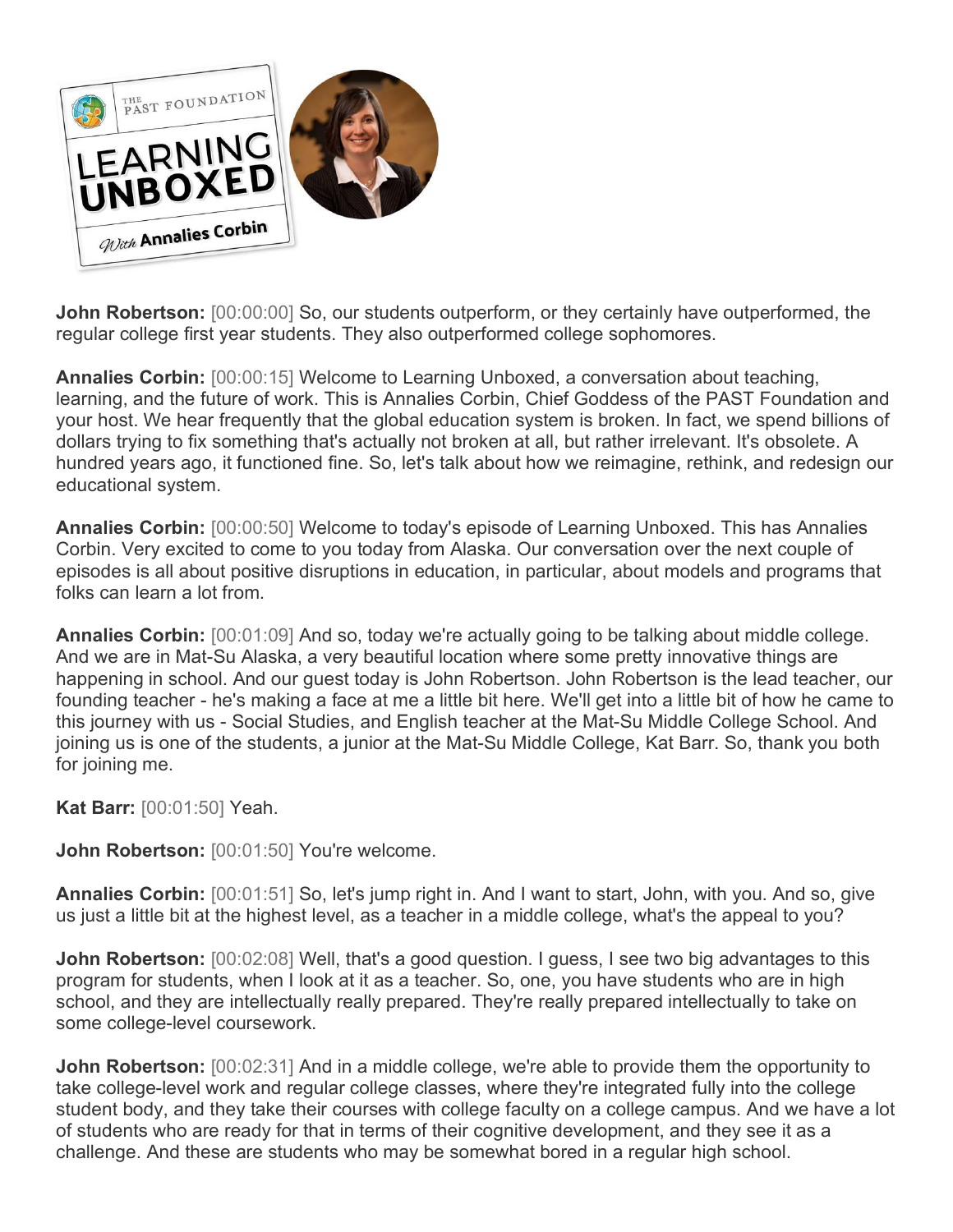**John Robertson:** [00:02:59] We also have students that can be an overlap, who are socially and emotionally really ready for more of a college environment, and they want to get away from some of the angst of a regular high school. And these students also benefit from our program because they're able to get in to an environment that's maybe more focused on learning and less focused on sports. And that's something that they really appreciate. So, again, there's a big overlap between these two groups, but it's two different benefits.

**John Robertson:** [00:03:39] There's also the monetary side of things where we have students who tell us that the only way they would ever be able to afford to go to college is if they came through a program, started early, and earned some college credits maybe up to two full years of college through our program where the financing is done through the public funding of public schools. And so, it's zero financial cost to the families.

**Annalies Corbin:** [00:04:05] Right. And we certainly see that across the country in the work that we're doing looking at early, and middle colleges, and on a variety of different types of postsecondary-meant programs. So, that is a common theme. Kat, how about you share with us a little bit about why you opted into this program? Because I'm correct in assuming that you had a choice, in a sense that not every student at Mat-Su High School is in the Mat-Su Middle college, correct.

**Kat Barr:** [00:04:34] Yes. My home school was Colony. And Colony is a great place. There are a lot of wonderful teachers, there's some amazing students, but it definitely has its issues as every school does. As Mr. Robertson stated, there are different groups of students. I personally would fit into all three. I was not challenged at my previous school. I was struggling a lot with not challenged at all. I would be doing every extra credit project that was available, and then still be bored, and like falling asleep in class, and still have advanced 100% plus in the grade. And it was just not a challenge to me.

**Kat Barr:** [00:05:15] Socially, I had friends but it wasn't like true friendship. And it's just kind of, "All right, we'll go to school today," and it wasn't something I looked forward to. And here at the college, every day, I kind of get up and like, "Okay, what am I going to learn today? or "Who am I going to see?" or "Who am I going to run across in the hallway, and you're like, 'Hey, whatever. How are you doing?'"

**Kat Barr:** [00:05:39] And then, financially, my family, I'm very blessed that we can't afford college and whatnot, but it still is very expensive. And I'm going for an art degree. And art classes and art supplies are ridiculously expensive, which is very ironic. But I wanted to have a change in my life, and that's why I decided to come here.

**Annalies Corbin:** [00:06:03] So, it provided you with opportunities you wouldn't necessarily have seen had you stayed in your home school?

**Kat Barr:** [00:06:10] Exactly.

**Annalies Corbin:** [00:06:11] So, I want to talk a little bit about some of the specific program elements that in my work around the country and around the world and seeing a lot of programs. And one of the things that always appealed to me, from the very first time actually that I met John, was a conversation tied to the way you've evolved components of the program over time. And so, when the original Mat-Su Middle College School or the Alaska Middle College School, as it was called at the time in 2012 -- so, John you were one of the founding participants in that endeavor, correct?

**John Robertson:** [00:06:44] Yes.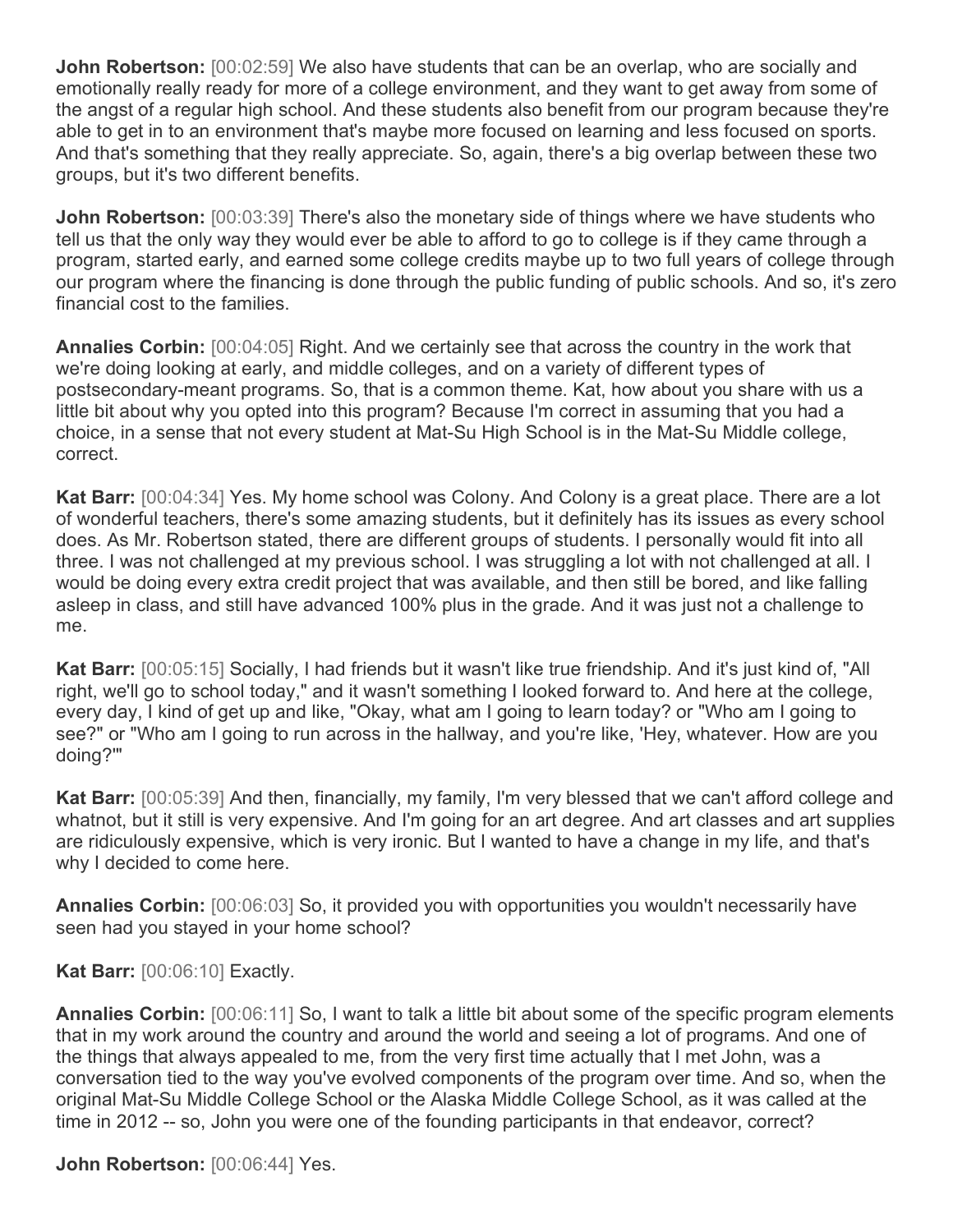**Annalies Corbin:** [00:06:45] So, over time though, you've learned an awful lot along the way that, sort of, gets you to the way you actually do and hand in your instruction today. These programs are successful because of the supports, oftentimes, put in place for the students to really straddle these worlds. And so, you guys do a similar program here. What does that look like, and why did you get there?

**John Robertson:** [00:07:09] Well, it's changed over time. We're probably in the fourth or fifth iteration of it. But when we started back in 2012, we didn't have a formal seminar at all. In fact, we were still teaching quite a few high school-level courses because we were a small program; we are on a different campus, which is a very small campus; and there were certain courses, which were required for high school graduation for which there was no college equivalent being taught.

**John Robertson:** [00:07:39] So, for our first year, I taught mostly a ton of high school classes, but in my, sort of, time block in my week, we set aside a little bit of time for students to come in to get help on papers and things like that in their college-level classes. But what we saw towards the end of that first year, really, the first semester of our second year, we saw students who were cognitively quite capable of doing well in Introductory Writing class, for example, but they were failing, and where they got a D simply because they were prone to procrastination. Well, basically, that. There's more executive functioning skills.

**John Robertson:** [00:08:19] So, they have a decent knowledge of English syntax, and paragraphing, and they could even write up maybe a six-page paper or a twelve-page paper, but they basically struggled getting that stuff done on time. And so, we instituted this support seminar. And as time has gone on, basically, the idea is of all of our students have to fair in a college-level English class. They have to be in a support seminar with me where we can go over English, or History, or Philosophy because I can teach all those things.

**John Robertson:** [00:09:00] And so, the idea is that in the seminar class, I provide them support anywhere from English syntax. I go over rough drafts with students, and it lets me all sit down with the student. Sometimes, I don't do it as often as I would like, but it's two papers minimum per semester. I sit down, and I'll go over. It might take a half hour or so. I think, Kat, I mean-

**Kat Barr:** [00:09:22] We were doing it for like an hour and a half the other day.

**John Robertson:** [00:09:25] Yeah, yeah. The other day, we have. It was like an hour and a half. And that was in Economics. It was especially challenging. That's one of the things that we do. And the idea is that although these students have come in able to do the work in some sense, but in another sense, they need some guidance and some support in terms of making sure they get their work done on time. And it also gives me a chance to actually teach them how to write better.

**Annalies Corbin:** [00:09:51] Right. Now, they're still kids after all, right? So, that's one of the things I always remind folks not to lose sight of, right. They're incredibly mature. Kat is sitting here and, no doubt, falls into that category. But the reality of it is you only know what you know, and they'll experience so many things. And so, we have this obligation to sort of help you navigate to be successful in that space.

**Annalies Corbin:** [00:10:11] So, Kat, how does -- two questions because I can tell you the thought bubble that as folks are listening around, they're like, "Oh my gosh." So, that's a pretty unique way that this seminar is structured in terms of the support back to students and those existing collegiate courses. So, just to be really clear, Mr. Robertson is not doing your work for you. You are doing it. He is helping you navigate your way through that. Yes?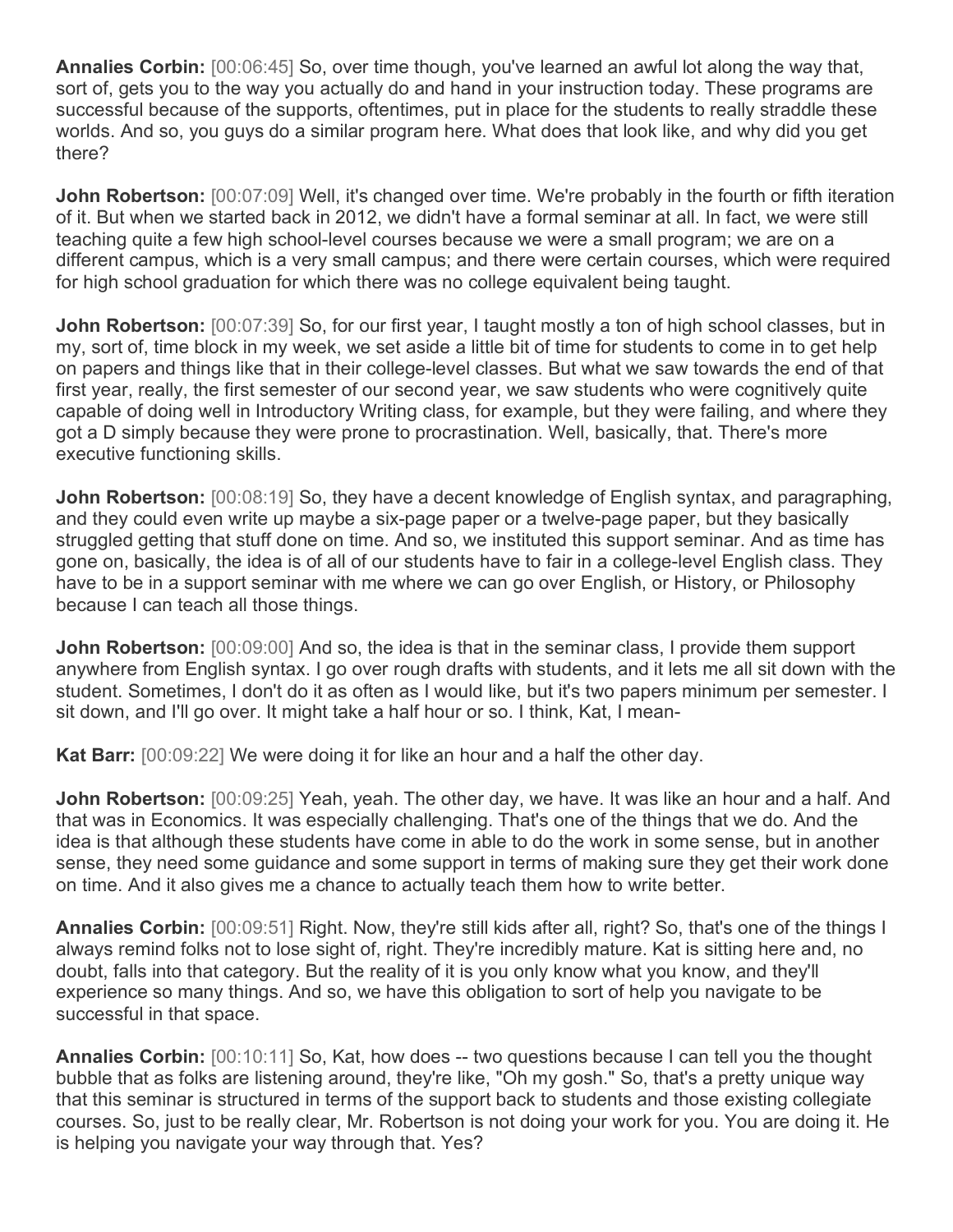**Kat Barr:** [00:10:41] Yes.

**Annalies Corbin:** [00:10:41] Yeah.

**Kat Barr:** [00:10:42] All of the professors here, the way they teach, it isn't like, "All right. I have to do this, and that, and the other thing." So, they just give you the answer. They're like, "Here's how to find the answer," and they genuinely teach you, and give you ideas. And I've actually shown my parents my papers, and they're like, "Wow. We can see in just one semester alone, you've improved like so much." So, there's a big improvement.

**Kat Barr:** [00:11:12] And I really like seminar because I used it a study hall. And anytime I needed help, I would then ask for help. Otherwise, I would just work, and it could be for any class that I needed help on. So, I enjoyed the seminar. I passed it last semester, so I don't have to take seminar anymore, but I come to the portables every day, so.

**Annalies Corbin:** [00:11:31] And so, as you sort of think about the leg up that provided you, do you think the experience would have changed radically for you had you not had that piece of it?

**Kat Barr:** [00:11:43] Yes. My first semester, if I just went into college classes and didn't have anyone else or any type of high school connection, and it was just like, "This is high school, this is college," and not a middle ground of it, yeah, it would have been horrible. Now, after the first semester, I can understand it. I'm like, "Okay. I'm okay." And if you find myself last semester, I was just clinging on with five college classes, and sports, and everything else, "Oh no, I need that support."

**Annalies Corbin:** [00:12:11] I think that's pretty typical response. So, John, as you craft that then, and it's a new batch of students coming into that seminar course taking different classes, it sounds like, as it, sort of, goes through. And so, as a teacher, how do you manage the load or the ambiguity to some extent of what comes your way from term to term?

**John Robertson:** [00:12:33] Well, it's similar. I have to say this, for some of my seminars, I wish I did a much better job. I mean, I've got stuff started, like today at noon, and actually that particular group is kind of kind of a handful. But, yeah, it is -- the difficulty there is the various subjects that everyone is being funneled into. So, on a given day, you might have students who are working, they have a major writing assignment due in an English class in, say, five days. And so, they're finishing up rough drafts.

**John Robertson:** [00:13:16] And so, on the one hand, I want to help them with the rough drafts. But on the other hand, I might have a group of four students in the Philosophy class who, in terms of their reading, they're trying to understand Plato's Allegory of the Cave and the epistemology that they're working on. And so, I have to prioritize.

**John Robertson:** [00:13:34] Now, I know somewhat in advance of what is going to happen because I have the students give -- they have to write up a calendar for me of their major assignments. And so, across all of my students, I'm able to see when their major assignments are coming up. So, when I go into the class, I'm already aware, "Okay. I'm going to have these students working on these rough drafts for this class." And so, I'll be able to maybe go over a few of those personally. And then, I'll go and talk to, "I know I need to talk to these four students and just kind of review something out of Plato's Republic.".

**John Robertson:** [00:14:10] And so, basically, having the students give me the information about what is going on in their own courses is really crucial that. And then, I kind of plan around that. So, the real crucial thing is kind of building a communicative relationship where you're able to get information you need from your students.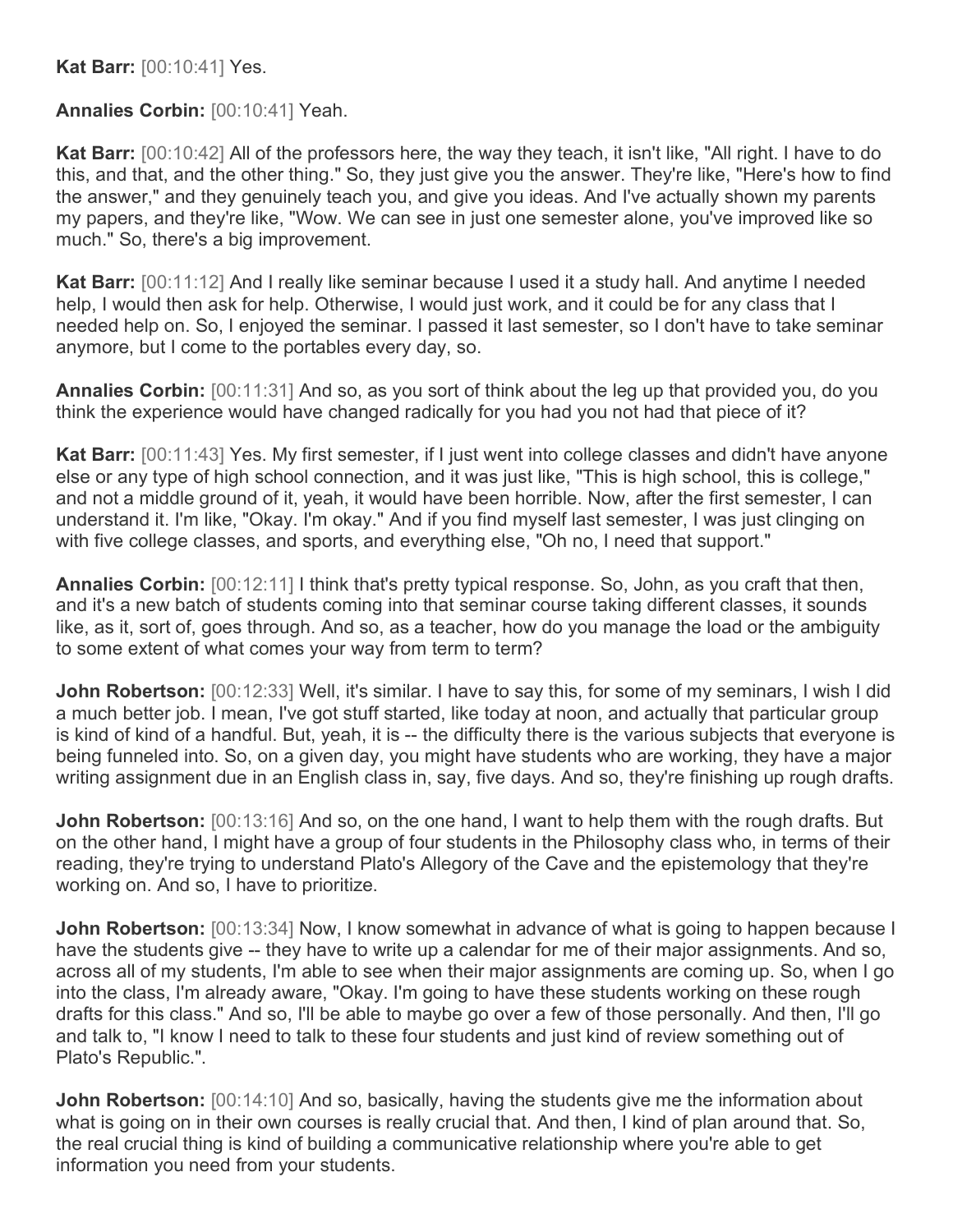**John Robertson:** [00:14:28] And the long-run payoff of this is that you build these relations in your seminar class because all students are in your seminar class. But then, what happens is that when they get out of seminar, and they're in their second semester with us, or they're seniors with us, you have that relationship. And so, these students feel more comfortable coming back to you with papers, say, rough draft, or just they come back and say, "Gosh, I've got this science assignment. And can we just talk about it a bit? And can you help me out?"

**John Robertson:** [00:15:00] Then, of course, as a high school teacher, I also say, "You should go to your professor and talk during office hours as well. But since you're here, we'll talk."

**Annalies Corbin:** [00:15:10] Right.

**John Robertson:** [00:15:11] Right? And so, the idea is to kind of know it's by no means replacing the college professors at all. The idea, in my mind, when we first started seminar was having something that's sort of what like graduate students do for undergrads at a research university. A lot of these middle college programs are not at research universities. You don't have-

**Annalies Corbin:** [00:15:34] Correct.

**John Robertson:** [00:15:34] You don't have grad students there. So, this is a way of basically kind of filling that niche role that a good graduate student plays for undergrads in, sort of, a lecture/seminar of course.

**Annalies Corbin:** [00:15:51] And so, Kat, tell us a little bit about your experience sitting in the collegiate piece of this. So, you're a high school student. And just to be really clear to our listeners because this one is a little bit different than some of the other things that we've talked about so far in the program in that, as John said, we're actually adding that to college. So, this program, in totality, is embedded and actually sits at the institution of higher ed. It's not adjacent to. It does have some of its own space. But it's still physically at the college. A lot of these, that's not the case. Right there, just there at high schools, but they behave differently. This one is fully at the college.

**Annalies Corbin:**  $[00:16:37]$  So, when you're here, who does Kat feel like? Which piece of this world? Does it depend on where you're sitting at any moment when you're in a college class, you're the college student, when you're over at seminar, you're a high school student, or do you really have had the opportunity to sort of create a space of your own?

**Kat Barr:** [00:16:53] No matter what, I feel like a college student because of the responsibility you have to take. But even how the college courses are set up, a lot of the classes I am currently enrolled in, there are maybe one to two other middle college students. But otherwise, there are adults coming back or whatever it may be. And I love that. It's really cool because I've always gotten along with adults really well. And it's just a different environment because you don't have to raise your hand like, "Oh, can I go to the bathroom?" or "Can I make this comment?" You can just say it. Like it's a discussion. We'll get off topic, sometimes related, sometimes not, but it's very enjoyable.

**Kat Barr:** [00:17:36] I like that it's on campus because at high schools, they're really overcrowded; while here, it's like half the seats are empty. So, it's nice. I enjoy it being on the college campus. A lot of students here still like to take classes at their home school, which is fine, and you can do that. They have it set up here that you can take classes at your home school, like if it will be like ROTC, or Yearbook, or some type of percussion, anything like that, they can go back and do take those classes.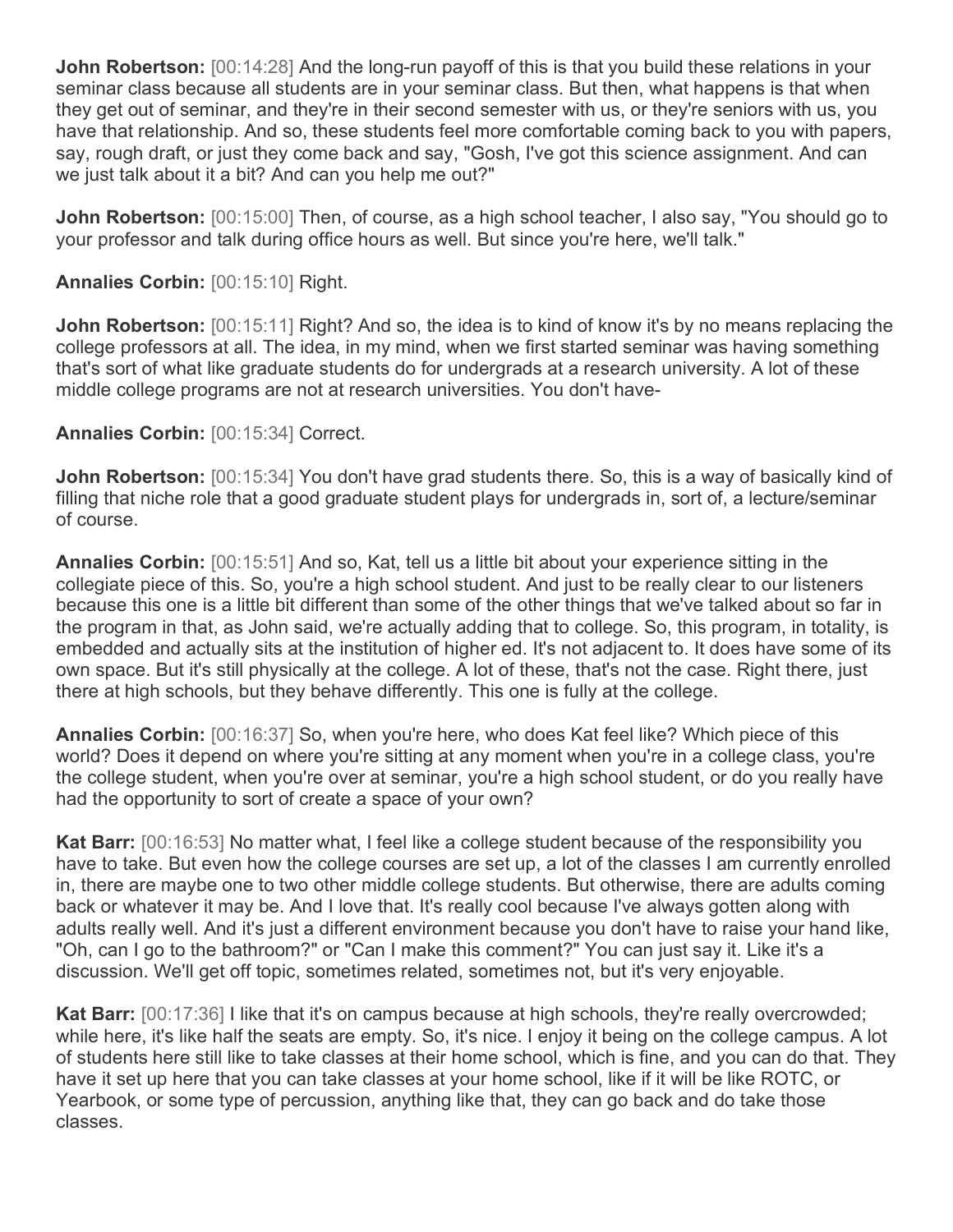**Annalies Corbin:** [00:18:11] So, students go back and forth fairly independently then between one piece of the program and their home high school in that case?

**Kat Barr:** [00:18:19] Yeah.

**Annalies Corbin:** [00:18:19] Yeah, okay. So, John how do you navigate the relationships between the K12 component of the middle college? And so, for our listeners, if you are just listening to this one and didn't listen to the previous episode, which sort of sets the stage what a middle college is, particularly as it relates to Alaska, go back and listen to that. It's all explained there. But the relationships as it relates to middle college can be intriguing.

**John Robertson:** [00:18:50] It was so. So, in Alaska, I think, I believe every other state in the union, public education is a right. So, every state established, okay, they're going to provide a public educational system to a certain age. So, up to Grade 12, the children in the state have a right to education and public expense. But nobody has a right to a college education.

**Annalies Corbin:** [00:19:22] Right.

**John Robertson:** [00:19:23] Right? And so, this sets up, sort of, two different distinct worlds where, one, on the public school side, that is K12, we're all interested in maximizing opportunity, keeping students in the school, keeping them engaged, and, of course, working with families because, to certain extent, we act as maybe this is not how things were understood 20 years ago, but, at least, here, where I am now, the school district sees itself really as an extension to assist the families in the education of their own children. So, we're here as partners with families. We're not in an adversarial role with families.

**John Robertson:** [00:20:08] The university system does not exist in an adversarial role with families. But in the university system, each student is considered a radical individual. And although they do not have a right to a university education, the right to privacy with respect to their parents is very strictly enforced. There's even federal law find this. And so, to a certain extent, that's one thing to sort of navigate where parents who may be very, very interested in how their children are doing, the college, literally, cannot tell them.

**Annalies Corbin:** [00:20:43] Right, right.

**John Robertson:** [00:20:44] Right. Now, as part of our program, you have to sign a waiver, right. You have to sign a waiver to get in our program where you, sort of, have to waive some of -- the individual student waives his or her educational privilege and grant it to us on the high school side. So-

**Annalies Corbin:** [00:21:02] But not necessarily to their parent, or to the school, or to the [crosstalk].

**John Robertson:** [00:21:04] They get to us. And then, the waiver with respect to the parents simply means that the professor can't. If that professor so chooses, may talk to a parent. But in no respect is the faculty member required. And part of what, in fact, our job at the middle college is, is to help the professors do their job by we assume the burden of working with the families, so that the professors can be professors, and they can be teachers to their individual students, and do not have to be overly concerned -- for that matter, concerned at all about what-

**Annalies Corbin:** [00:21:52] Friction.

**John Robertson:** [00:21:53] About what a family may think of [crosstalk] respectably.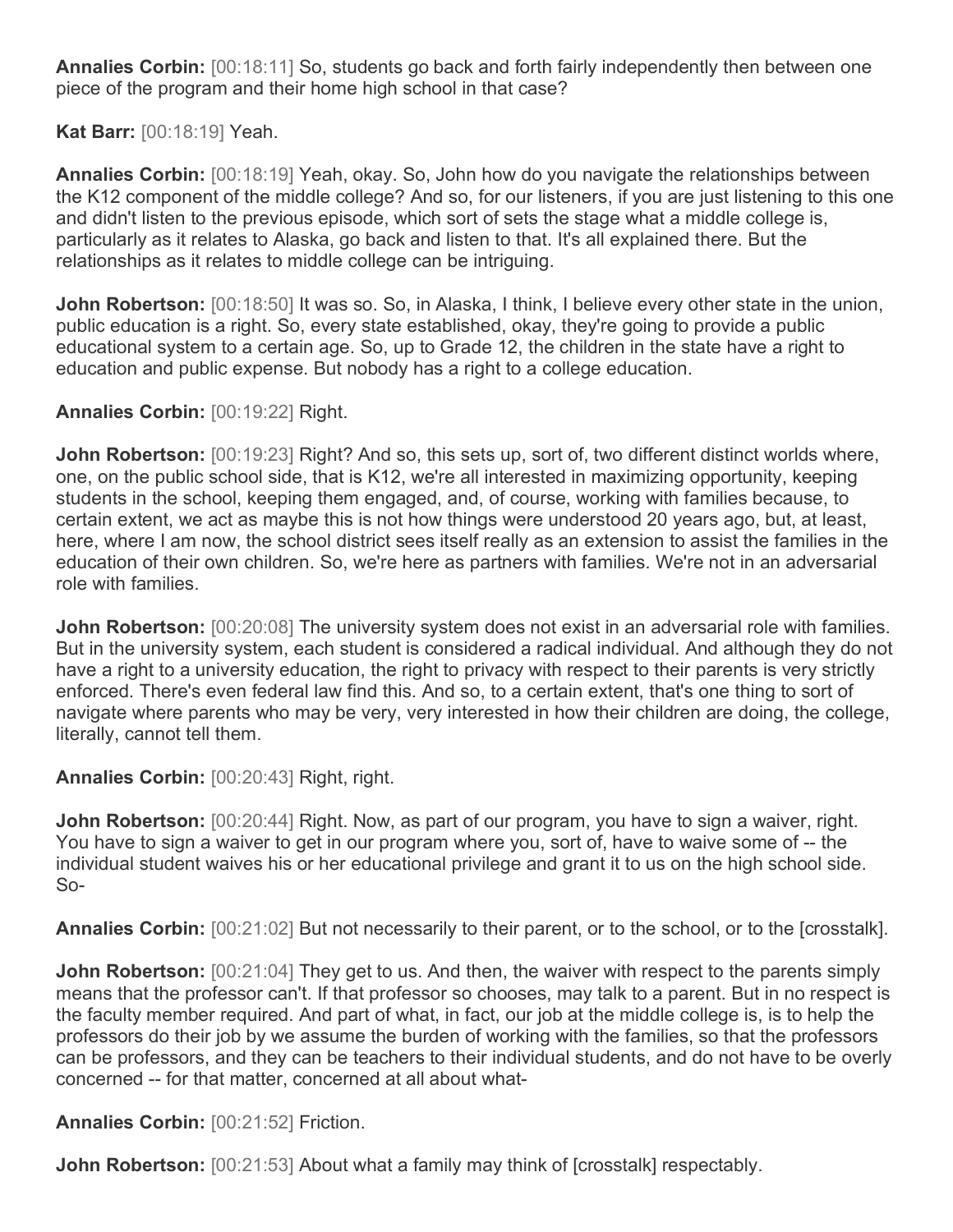**Annalies Corbin:** [00:21:56] Right. And postsecondary, after all, is an adult institution by design, right? And so, it carries a lot of that legacy with it. So, Kat, how have you found that piece of the experience? So, to come in. So, you had to waive some of those access points. But how has that experience been for you? It's different for every student. Every family, they behave very differently. There's not necessarily a universal one. But what's your experience with that been?

**Kat Barr:** [00:22:24] I haven't any issues or caused any problems. At least, I think I haven't. So, I haven't really experienced anything with that. I have no issue giving someone like, "Oh, if you need to tell my parent this or that, that's fine." I have a really good relationship with my parents but I know not every student does.

**Kat Barr:** [00:22:46] And I think it is important because it's like we're in a adult environment. So, it's like, "Okay, well, this student is being kind of loud, but their parent doesn't need to know like they're being really loud and disruptive during seminar." It's like, yes, it is obnoxious to a degree, but it isn't going to ruin the entire thing. It's just one day, one class, whatever it may be. So, I personally don't think it's an issue or anything else.

**Annalies Corbin:** [00:23:17] So, John one of the things that you mentioned earlier was to point out that the middle college and, often, middle colleges are embedded in small institutions, smaller regional campuses, community colleges, small independent universities, stuff that tends to be the norm, rather than big research institutions.

**Annalies Corbin:** [00:23:36] And so, with that in mind, there is an implied level of intimacy amongst the relationships, I think, that most people would assume that because you are at a small institution - how many students roughly at Mat-Su at the college?

**John Robertson:** [00:23:53] So, at the college, I'm not sure. I mean, we have 177 or so students in our program. And I think we constitute maybe a little over 10% of the total student enrollment at Mat-Su college, but don't quote me on that.

**Annalies Corbin:** [00:24:13] No. No, not at all. But the point being is within that small ecosystem, and there are advantages to that. There are disadvantages to that as well always. But the small nature of the community, I guess, is really what I find-

**John Robertson:** [00:24:24] So, I guess, I would say this. Ideally, there would be a high level of coordination between the high school teachers, such as myself, and the college faculty. That would be the ideal. In practice, what I've seen is that there's a certain amount of -- in an environment this small, there's a certain amount of personality issues. But, also, it's just we are so busy like all the time.

**John Robertson:** [00:24:55] And I have to say, the school administration - and when I say the school administration, I should say the college administration - has really worked. They've really worked to try to integrate us into, sort of, the professional college right here and, sort of, facilitate discussion. But you've got a lot of faculty who they don't come to faculty meetings because they're really, really busy.

**John Robertson:** [00:25:20] So, I would say, it's thought as -- the situation is very collegial, but there's not as good communication flow, as I would like to say, just as an instructor. Now, that said, both our principal and our high school counselor meet weekly with the academic counseling staff of the college. And, now, I'm not in those meetings because I'm a high school teacher. I'm doing my teaching thing.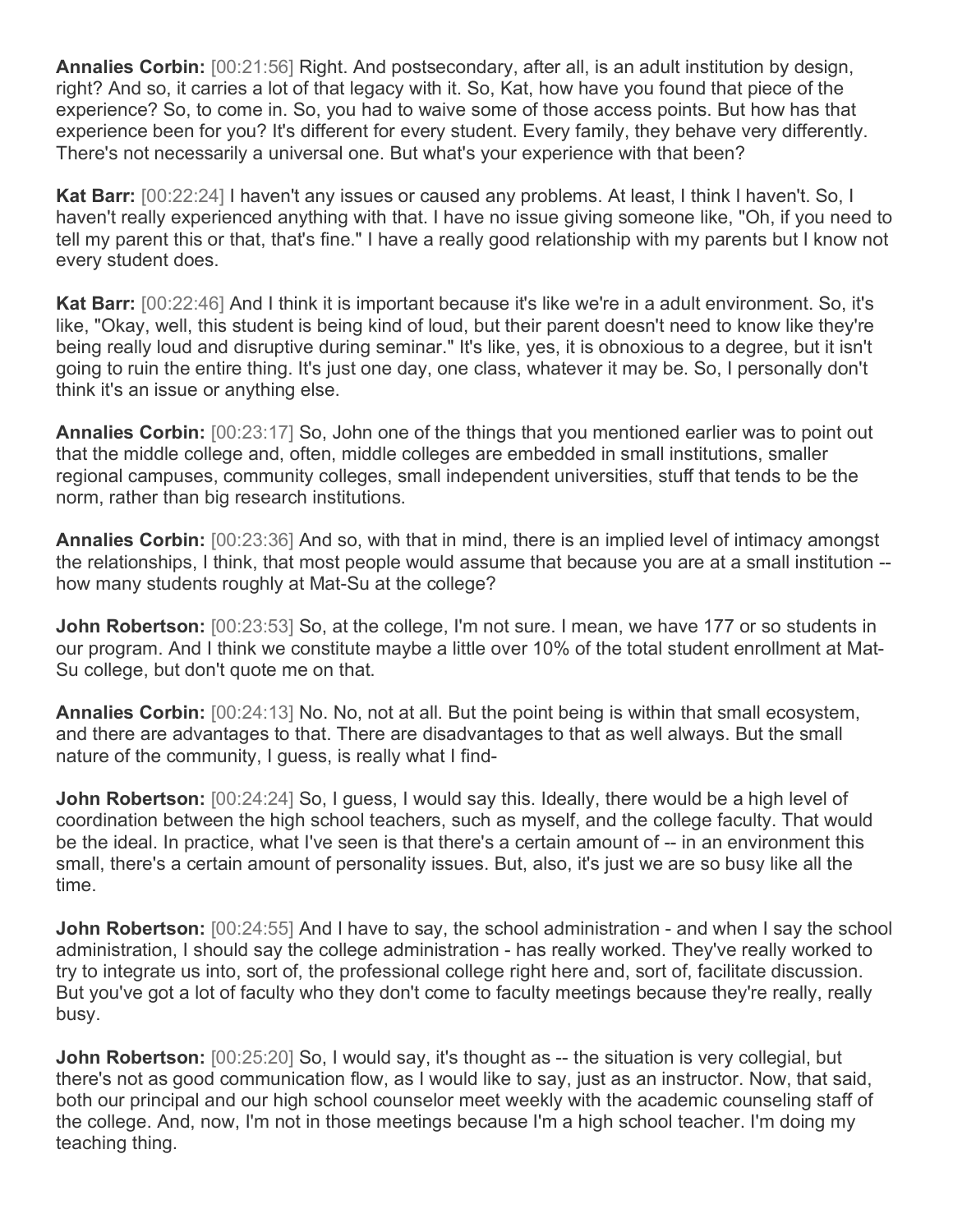**John Robertson:** [00:25:49] But I know that in those meetings, they talk about individual students and how individual students are doing so. So, that's not a conversation between university faculty and high school faculty, but it is a discussion between the academic counselors on both sides, and they're getting information from the university faculty in front of me. And that's a way of sort of providing support and training information about students.

**Annalies Corbin:** [00:26:18] Right. And, ultimately, contributing back towards long-term student success.

**John Robertson:** [00:26:23] Yes.

**Annalies Corbin:** [00:26:24] And the students in this program, it's been around since 2012 in one form or another, but the students in this program are very successful. The Mat-Su Middle College data's quite impressive on national level. Your data is really, really impressive as it relates to your student success, as it relates to how they're actually performing when they're sitting in those classes. So, what's your explanation?

**John Robertson:** [00:26:54] Well, I guess-

**Annalies Corbin:** [00:26:55] I mean, I have my theories, but what-

**John Robertson:** [00:26:56] So, I'd say a couple of things. I mean, if you look at our college data, right, so our students outperform or, at least, certainly outperformed the regular college first year students. They also outperform college sophomores. They're on par with college juniors. There is a huge gap between college seniors and our first and second-year students.

**Annalies Corbin:** [00:27:24] As one would think.

**John Robertson:** [00:27:25] As one would hope. As one would hope.

**Annalies Corbin:** [00:27:25] As one would assume, right? Yeah.

**John Robertson:** [00:27:25] Obviously. Having looked at these data, when a college senior, they have four years of college, they actually know what they're doing going into that first semester of senior year and second semester.

**John Robertson:** [00:27:36] Well, I think, one thing is that, to a certain extent, we do attract to our program, perhaps, a more intellectually-focused sort of student than it is the regular application pool for the community college.

**Annalies Corbin:** [00:27:55] Right.

**John Robertson:** [00:27:56] Right. So, there's that. Another thing in terms of some of the data, I'll just pick one out. So, our ACT scores in terms of the essay, the ACT essay test -- and I don't want to make too big a deal of this. I mean, I'm very skeptical I've got these data points that is using these as metrics, but we've got to use what we have.

**Annalies Corbin:** [00:28:20] Exactly.

**John Robertson:** [00:28:20] And our median essay ACTs or our median ACT essay score is in the 87 percentile nationally, looking at the national norm. And why is it that they're able to do that? Well,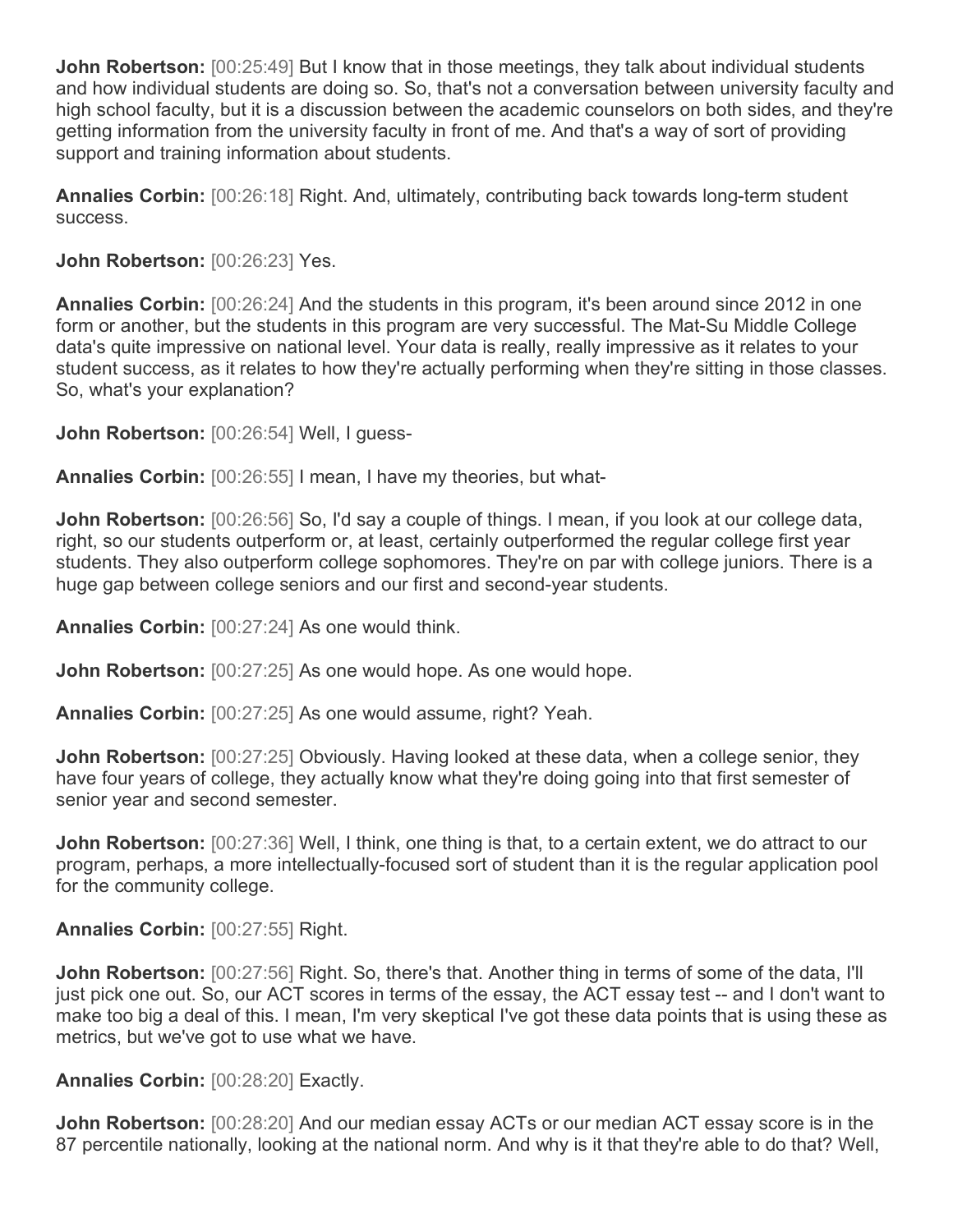number one, we do not teach to the test. I mean, when our juniors go in there and take that test second semester, they've already been in the college level writing course, and they've probably been writing several college papers in other courses - History, Science, what have you. And so, they've been engaged with college-level English instruction. And so, they're able to do fairly well on what's, essentially, an extemporaneous writing exam. And it's interesting that they are able to do better on an extemporaneous writing exam than people who are being taught to take an extemporaneous writing exam.

**Annalies Corbin:** [00:29:13] Exactly. Well, I think that that goes to setting an intent and all of those different pieces. So, Kat, as you sort of think about what's next for you, where does this experience sort of sit in the ecosystem that gets you, not just to art school, but successful in the way that you think about and plan investment path to get there? What role do you think the experience that you've had here in terms of setting you up for that?

**Kat Barr:** [00:29:45] I'm, now, ahead. When I'm 18, I think I'll give up three courses or maybe 12 credit hours off of -- not 12 credit, but I'll be very close to having my associate's degree at 18. So, by the time I get my bachelor's, I'll probably be 22, just turned 22, versus other bachelors who would be getting out at 24. So, I'll be two years ahead of the game, and I'll be younger, and I'll have that experience, like, "I was this responsible in high school. So, I imagine how responsible I am now." So, applying for a job, there is that, and I'll be able to say, "I have job experience that. I have college experience. And not only did I have the integrity and the desire to start college early, I finished it early." And if I wanted to, I could go for a masters and graduate the same time as someone who didn't do this program who just came out with a bachelor's, so.

**Annalies Corbin:** [00:30:49] So, it just moves you down but more efficiently towards that aspiration. So, as we have folks listening and thinking about taking on whether it's building middle college programs or other types of programs, but there are lots of folks sitting out wondering, "It sounds like it's a lot of work," and it is lot of work, no question about that at all, but, Kat, from a student perspective, if somebody is just getting started, the idea on paper, and then getting ready to design this thing, what's the top two things that you want somebody to know, from a design standpoint?

**Kat Barr:** [00:31:22] Like a physical location or just like more?

**Annalies Corbin:** [00:31:25] It could be. I'm really more interested, I think, from a programmatic aspect. So, there's another community in Alaska getting ready to start their middle college. As a student who's gone through the program, what do they need to know as they're at the design phase? I always like to end each one of the programs with, "Here's the thing you need to know," right, because that's really, really useful. Folks are sitting back wondering, "What am I pulling out of this that's useful to me?" So, what do these folks need to know from a student perspective, Kat?

**Kat Barr:** [00:31:53] I would say, this program, how it's set up is really efficient. What I've noticed though is, sometimes, teachers, and coaches, and whatnot at the home schools forget, "Hey, they're just normal high school students." They're taking college classes, and they may have a job, they may have various things outside of just the sport or this activity. And it's like, yes, we're college students, and we're taking these classes, and we're doing well, or we may not be doing well, but we're still high school students. We're still kids. And it's a lot of pressure. And sometimes, we need to understand that. We need to have a way that gives some space, if that makes sense.

**Kat Barr:** [00:32:42] Another way I would say that if you want to make a program like this is have the professors also understand that. Almost all of my professors, because of my height, and how I look, and how I present myself, I have had to tell all of them that I am at Mat-Su Middle College. Like I'm a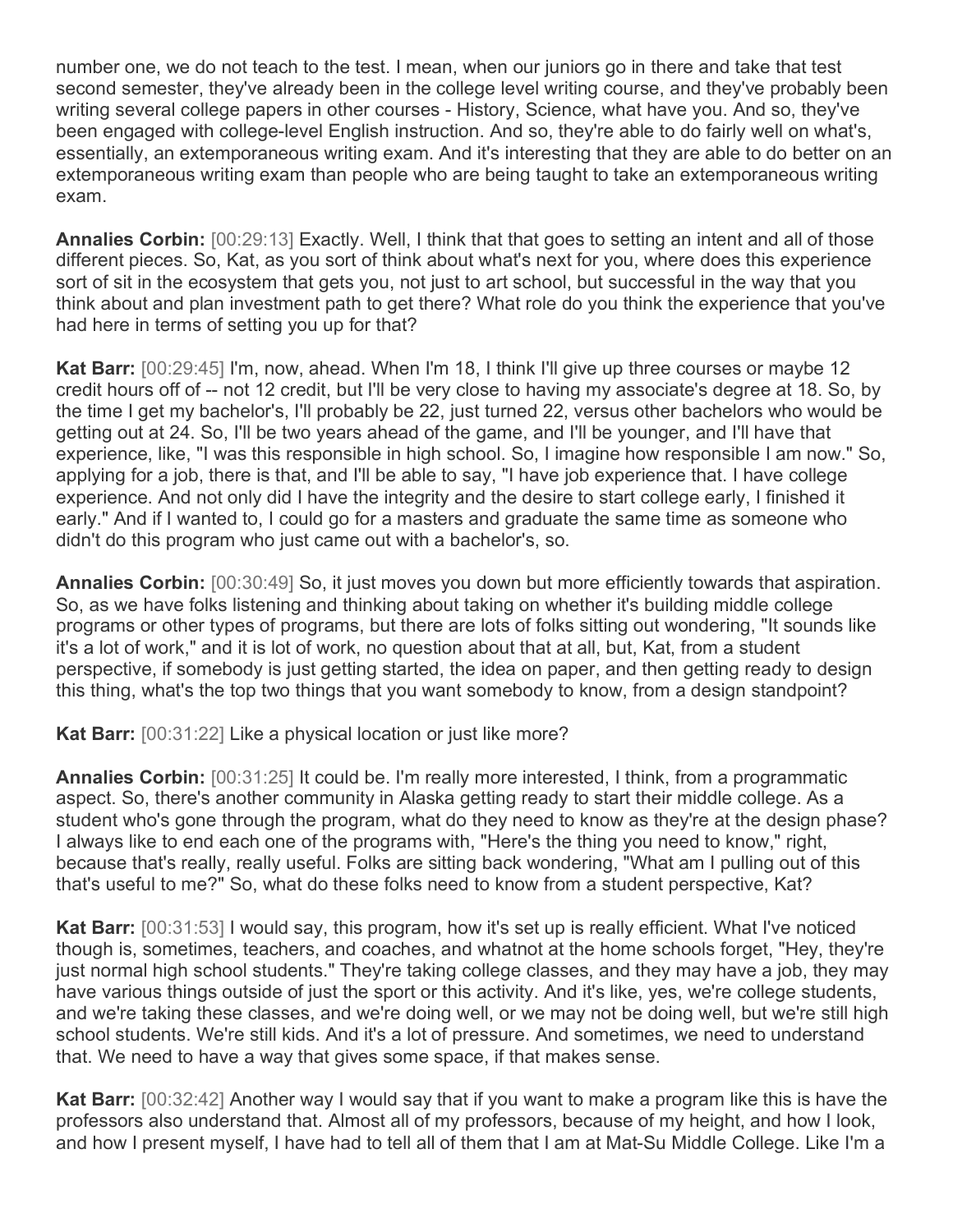high school student, I'm 16. In my Microeconomics class, they talk about certain things that happened in the early 2000s, I'm like, "I was 5 then." So, there is a little bit of disconnect a lot of the time.

**Annalies Corbin:** [00:33:16] But does that matter, do you think, Lat? So, I ask this question for real for a reason. We often will advocate actually that programs don't -- in bigger institutions, back to John's comment about the research institution and, sort of, the way these programs sit. So, oftentimes, big institutions, we actually will advise that there is no notification being made for a variety of reasons. So, have you found that that is a key component to your successful navigating and planning of those courses?

**Kat Barr:** [00:33:51] I can understand why you may not want to tell a professor, and treatment may be different. I know when I've gone back to my home school, I'm treated very differently if I'm like, "I go to the Mat-Su College." Either I will get not the most positive responses, or I'll be treated that I'm the super-smart, advanced student that may not necessarily be true. It's just about having integrity and being able to work. You don't have to be-

**Annalies Corbin:** [00:34:18] Well, people learn differently, right?

**Kat Barr:** [00:34:20] Yeah.

**Annalies Corbin:** [00:34:20] Some folks are going to be straight-A students all the time. They're really great at rote memorization. Other students are, "I need to be hands-on, and I'm not fitting in this environment." And you change one environment and submit still, right.

**Kat Barr:** [00:34:31] Yeah, exactly.

**Annalies Corbin:** [00:34:31] So, lots and lots of pieces. So, the same question to you, John, what do I need to know if I'm going down this road?

**John Robertson:** [00:34:38] Well, I would just say this. I think, an important part of our program is that we are on a college campus, and that our students are integrated with regular college students. The thing that really surprised me the most, I think, now about our program is that our students are 16-year-old, are 17-year-olds, being in classes full of a whole mix of people. So, not just people who are, say, in their late teens and early 20s, like regular traditional college students, but, also, they have returnings.

**John Robertson:** [00:35:15] Like Kat said, you have the people who are in their 50s and 60s in these courses. And what's remarkable is that our students really developed socially and emotionally in that environment, I think, better than when they're just with their own peers. There's something about having those older people in the room that sets a higher level -- maybe I shouldn't say higher but more adult level of behavioral expectations.

**John Robertson:** [00:35:45] And, also, of course, our concern is also maintaining academic rigor. And the fear is that, "Okay, if you do get college curriculum, and you import into a high school environment, you're only teaching high school kids, does the curriculum, sort of, slip down? Does the rigor of evaluation and grading, sort of, slip down?" And what we've discovered is that having our students integrated in the regular college classes that those other students in there who are paying tuition, and who are adults, especially the older adults, they are really at check on keeping rigor from declining because they want a really hard course. So, many of our younger students,

although they might be willing to go along with a slide down, older people are less willing to accept that. And so, I haven't seen any decrease in rigor in the courses that I've started typically on.